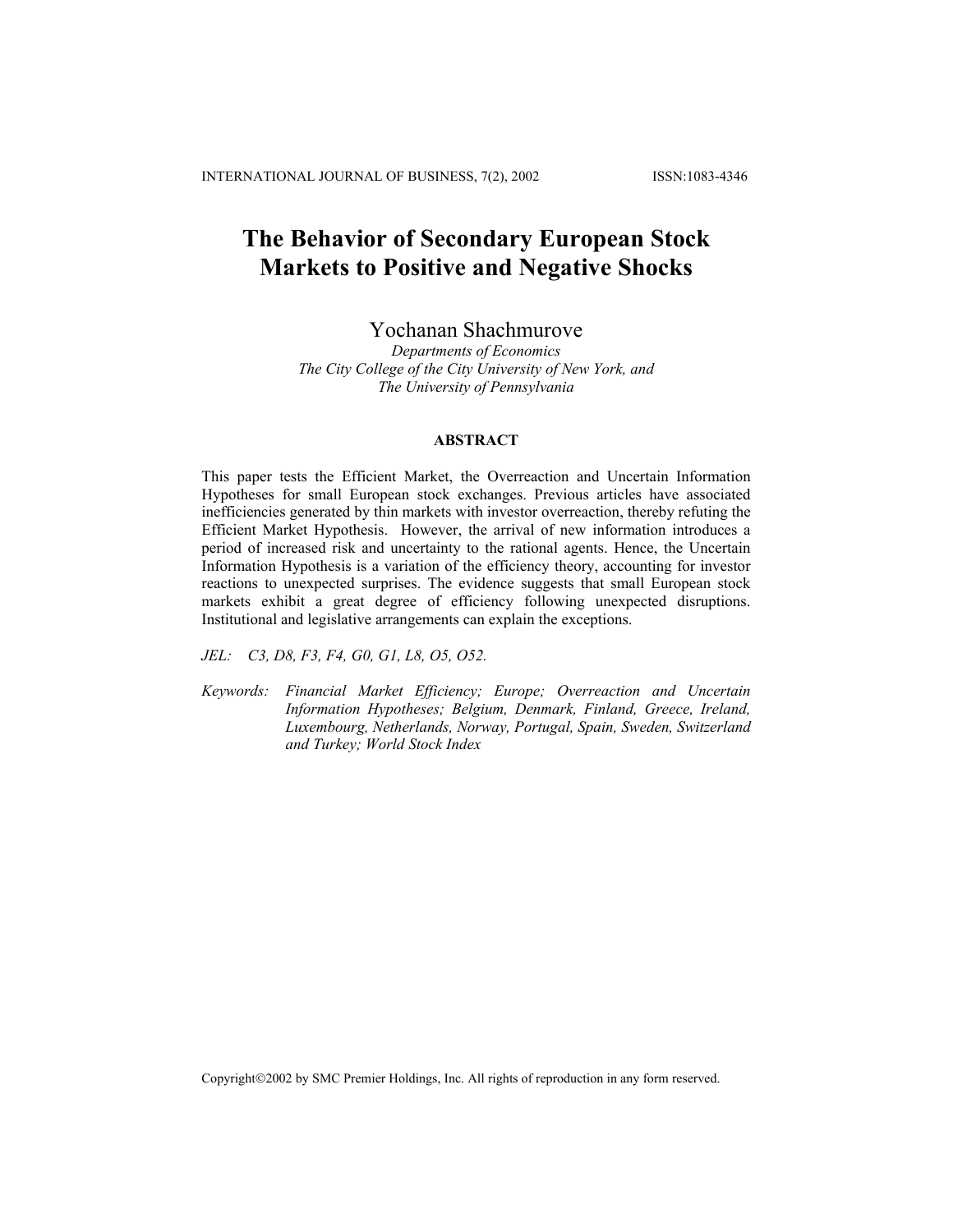# **I. INTRODUCTION**

Financial agents interact with each other in a rational and efficient manner. A competitive environment, such as the one governing financial markets, fosters efficiency. New information is constantly being absorbed by investors and reflected in security returns. The instantaneous processing of data means that future rates of return cannot be predicted by past returns. These postulations have been codified under the Efficient Market Hypothesis (EMH).

This paper studies the characteristics of thirteen small European stock markets, in order to find international support for the presence of efficiency in financial markets. The thirteen bourses are located in Belgium, Denmark, Finland, Greece, Ireland, Luxembourg, Netherlands, Norway, Portugal, Spain, Sweden, Switzerland and Turkey.

Attempts to consistently encounter the EMH have failed. Faced with the arrival of unexpected information, agents do not adjust prices immediately in accordance with the news. The implications of new information on financial derivatives are often exaggerated and therefore, time for adjustment is required to equate the price level with the mean rate of return.

The Overreaction Hypothesis (OH) explains these inefficiencies by predicting that prices will be undervalued preceding unfavorable announcements. As Figure 1 indicates, favorable disclosures are foreseen to entice the market to establish equity prices above the average rate of return.

Yet, the efficiency assumption retains its merit. In the face of abnormal returns and profiteering, the premise of efficiency is altered. Investors react to the arrival of unexpected information and the associated uncertainty rationally, by undervaluing the prices of securities (Lo and MacKinlay, 1990, 1997, 1999). Therefore, the prediction in the event of negative announcements coincides with the one proposed by the Overreaction Hypothesis.

The Uncertain Information Hypothesis (UIH) models this rational behavior of agents in an uncertain environment. The theory predicts that return volatilities will increase following an announcement. Specifically, post-negative disclosure volatilities are greater than positive volatilities. The latter is a rational consequence of risk-averse agents attempting to err on the side of caution.

Although there has been intense scrutiny of American institutions and, foreign Asian markets, smaller stock markets have often been ignored (for American institutions see: DeBondt and Thaler, 1985, 1987, 1990; Howe, 1986; Brown and Harlow, 1988; Brown, Harlow, and Tinic, 1988, 1993; Zarowin, 1989, 1990; and Conrad and Kaul, 1993; for foreign markets see: Hogholm, 2000; Ratner and Leal, 1999; and Gunaratne and Yonesawa, 1997). This is especially pertinent to secondary European markets. Their diminutive size, in terms of both the number of securities listed and investors, implies a lack of efficiency and could explain the absence of interest. However, two factors might negate their disadvantage: the existence of the European Union (EU) and the increasing trend of financial globalization.

European Union regulations and monitoring have reformed many of these bourses, improving their operational efficiency and increasing their importance in the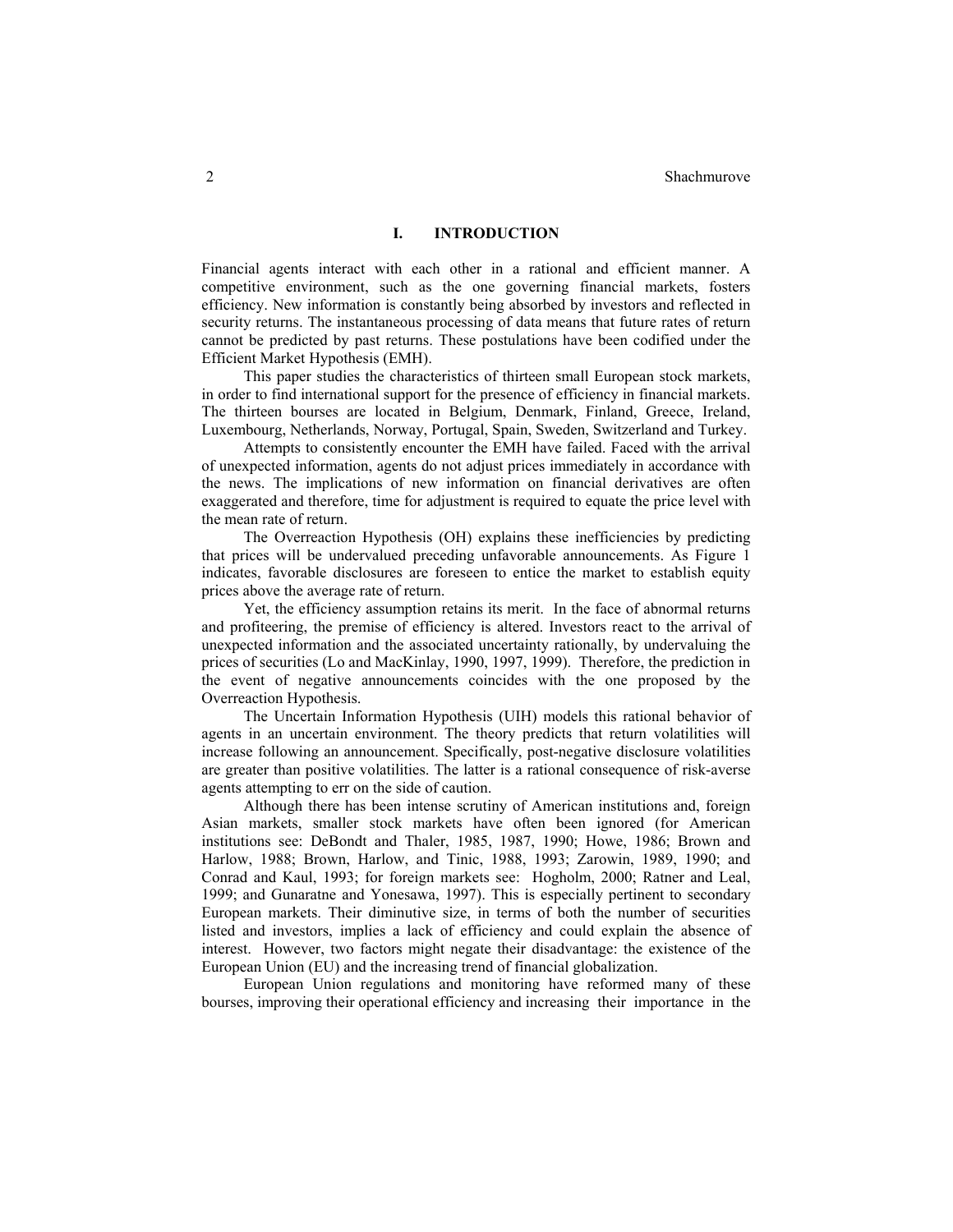

**FIGURE 1. Stock Price Changes as Postulated by EMH, OH and UIH** Favorable Events Unfavorable Events

- t = 0 represents the event day
- *pe* = equilibrium price
- *po* = overreaction price
- *pu* = uncertain information price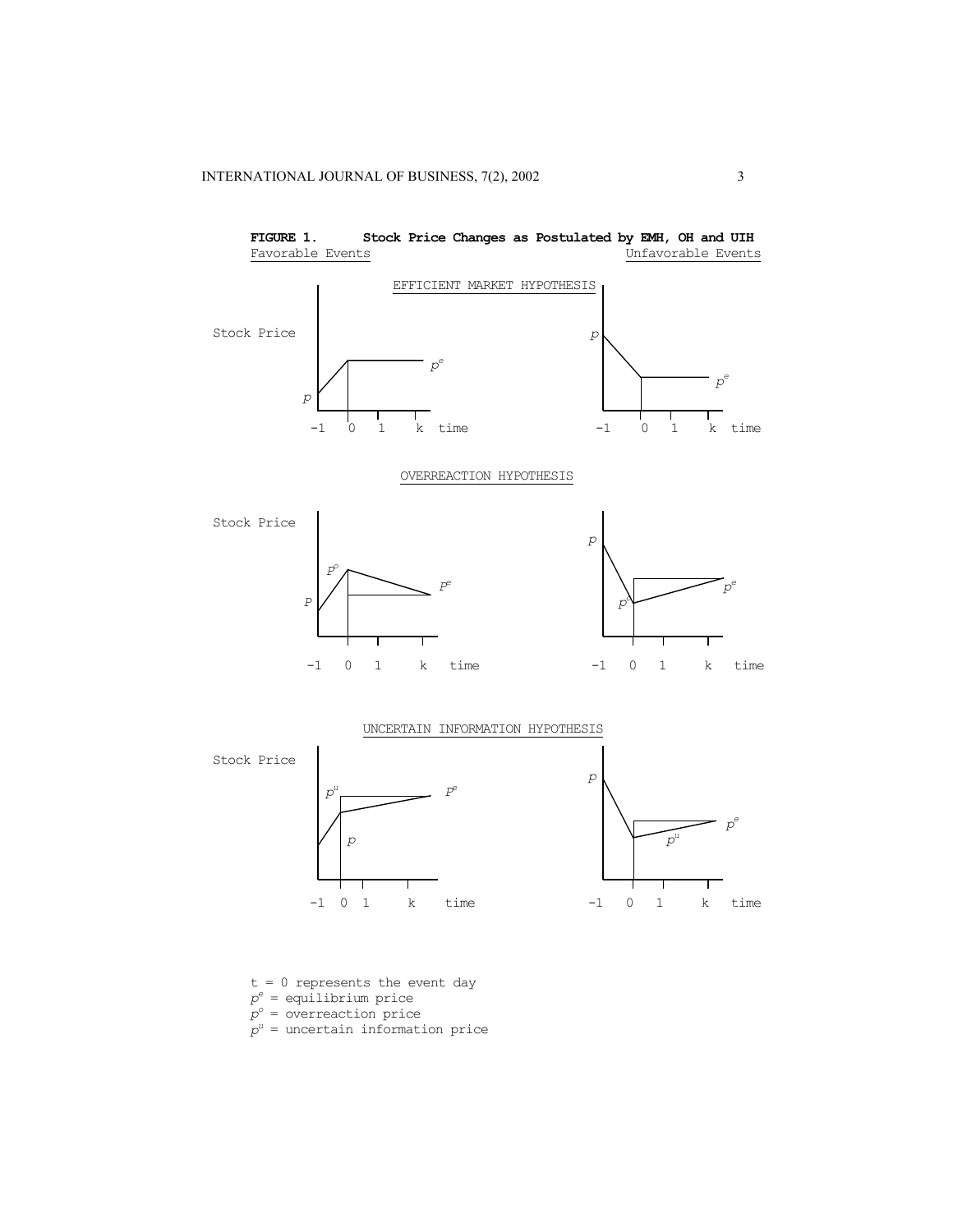#### 4 Shachmurove

domestic financial sector. Among the countries studied, only Norway, Switzerland and Turkey are not members of the EU.

Globalization has encouraged domestic and foreign investors to diversify their portfolios across national borders. Legislation fostering foreign ownership and portfolio investment enacted in the 1980s and 1990s has permitted the exchanges surveyed to benefit from this trend. Their proximity and dependence on the larger regional (London, Frankfurt, Paris, Milan) and North American (New York, Toronto) financial markets has accelerated the trend towards integration (Kocagil and Shachmurove, 1998; Shachmurove, 1999).

The study uses market indexes as a benchmark in order to eliminate stock specific anomalies and to scrutinize the operation of the entire market. The main purpose of the paper is to verify the consistency of the thirteen European markets with either the Efficient Market, Uncertain Information, or Overreaction Hypothesis. The examination traces the effects of the passage of time on stock returns following favorable and unfavorable news.

The benchmark adapted for the purpose of generating excess returns for the European exchanges is the World Stock Index. The individual market rate of return is then regressed on the global rate of return to generate events. The market indexes for each country are listed in Table 1.

| Country |                    | Stock Index                                       |  |  |
|---------|--------------------|---------------------------------------------------|--|--|
|         | Belgium            | Cash Market Price Index                           |  |  |
|         | <b>Denmark</b>     | The Copenhagen Stock Exchange Total Share Index   |  |  |
|         | Finland            | <b>HEX</b> Index                                  |  |  |
|         | Greece             | Athens Stock Exchange Share Price Index           |  |  |
|         | Ireland            | <b>ISEQ</b> Index                                 |  |  |
|         | Luxembourg         | Luxembourg Shares Index                           |  |  |
|         | <b>Netherlands</b> | Amsterdam EOE Index                               |  |  |
|         | Norway             | The Oslo Stock Exchange Index                     |  |  |
|         | Portugal           | Bolsa de Valores de Lisbona (BVL) Index - General |  |  |
|         | Spain              | Madrid Stock Exchange Index                       |  |  |
|         | Sweden             | $SX - General Index$                              |  |  |
|         | Switzerland        | Swiss Market Index                                |  |  |
|         | Turkey             | <b>ISE</b> Price Index                            |  |  |
|         |                    |                                                   |  |  |

**Table 1**  Names of the small European stock market indexes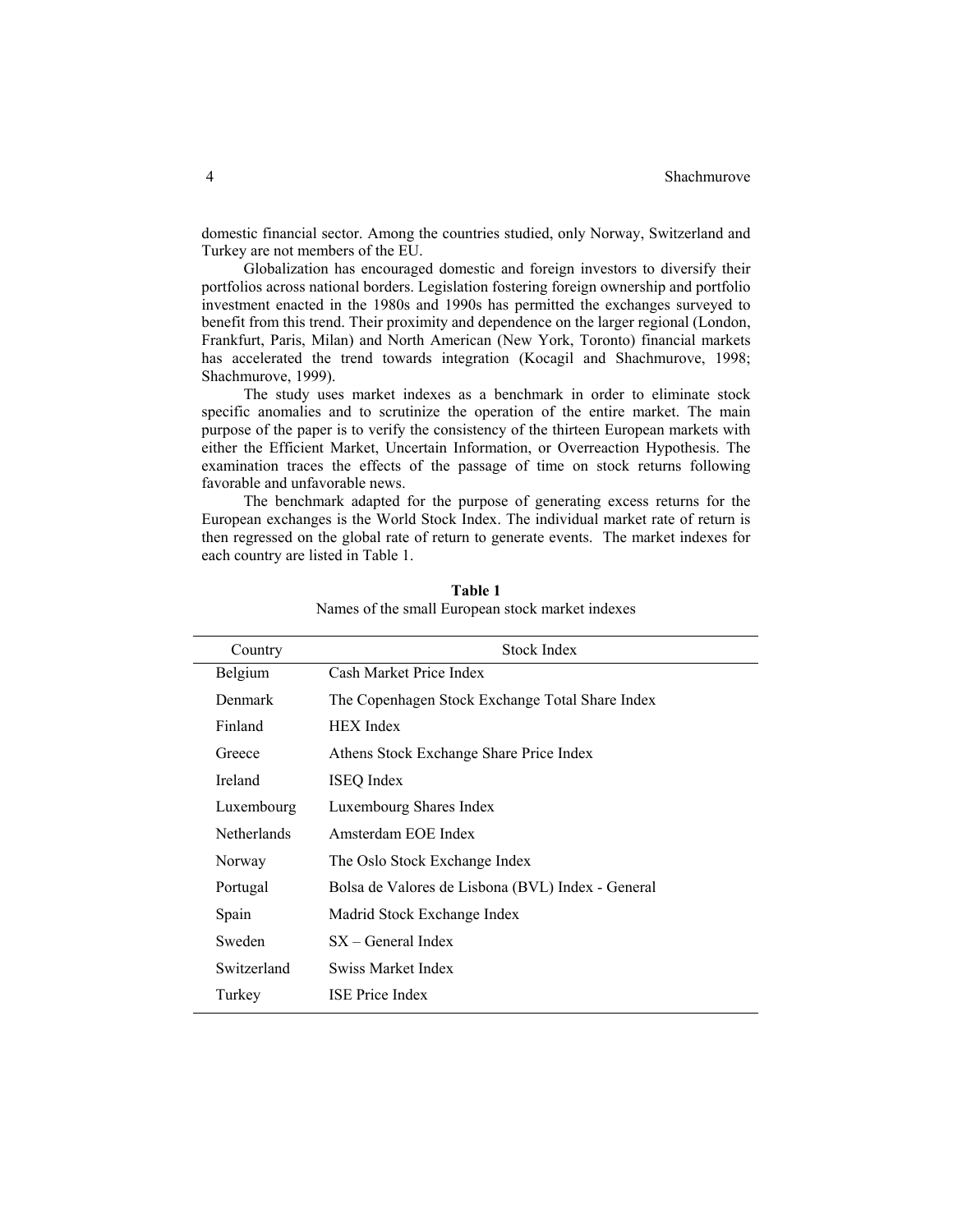The remainder of the paper is organized as follows. Section II describes the data and methodology. Section III documents the empirical results. Section IV concludes the study.

#### **II. DATA AND METHODOLOGY**

The methodology, introduced by Brown, Harlow and Tinic (1988), is followed to test the validity of the three hypotheses over sixty days after an unexpected disruption in the national, relative to the World Stock Index financial environment. The data are closing daily stock market indexes for thirteen European security markets.

Based on Blackwell Finance (1996) the exchanges selected for the study have unique characteristics. Their relatively small size refers to the number of companies listed, securities traded and a low market capitalization. Compared to their G7 counterparts, these markets have played lesser roles in their domestic financial structure. Taxes on transactions, capital gains and profits have hampered their development. However, Greece, the Netherlands, Spain, Sweden, Switzerland and Turkey do not subject foreigners to capital gains tax anymore.

In general, legislation preventing foreign portfolio investment has been abolished, due to the European Union's and the Organization of Economic Co-Operation and Development's (OECD) policies. Notable exceptions are Turkey and Norway, which are not members of the European Union. Norway is not member of the OECD either. In the case of foreigners, "income" duties are subject to revisions under the double taxation provisions of bilateral tax treaties, meaning that the majority of nonresidents are subject to a tax levy of about 15 percent.

Foreign investors receiving dividends from Finnish securities are liable to pay tax, subject to discounts provided by bilateral treaties. Legislation repealed in 1993 placed ownership restrictions on non-residents.

The Athens Stock Exchange has been very thin and limited to a small equity market. Despite the reforms introduced in the 1990s, the bourse still plays a minor role in Greek corporate finance. Restrictions on capital mobility were abolished in 1994 although the legal framework intended to integrate the Greek market into the global financial network was concluded only in late 1995 (OECD, 1995).

The Brussels market is one of the most international of the exchanges studied. More than half of its listed shares have foreign issuers. Belgium does, however, levy a withholding tax on non-residents.

The foreign equities listed at the bourse in Luxembourg outnumber domestic issues by four to one. As in other European countries, Luxembourg does not employ regulations governing the repatriation of profits. Additionally, Ireland does not make any distinctions between home and alien investors.

Switzerland constitutes along with Belgium, Luxembourg and Ireland a group of countries that have proceeded farthest with plans for global market integration. Over half of the companies and a third of the securities listed on the Zurich exchange are foreign owned. One caveat: the Swiss dividend and investment income tax rate stands at 35 percent, well above the European norm of 25-28 percent.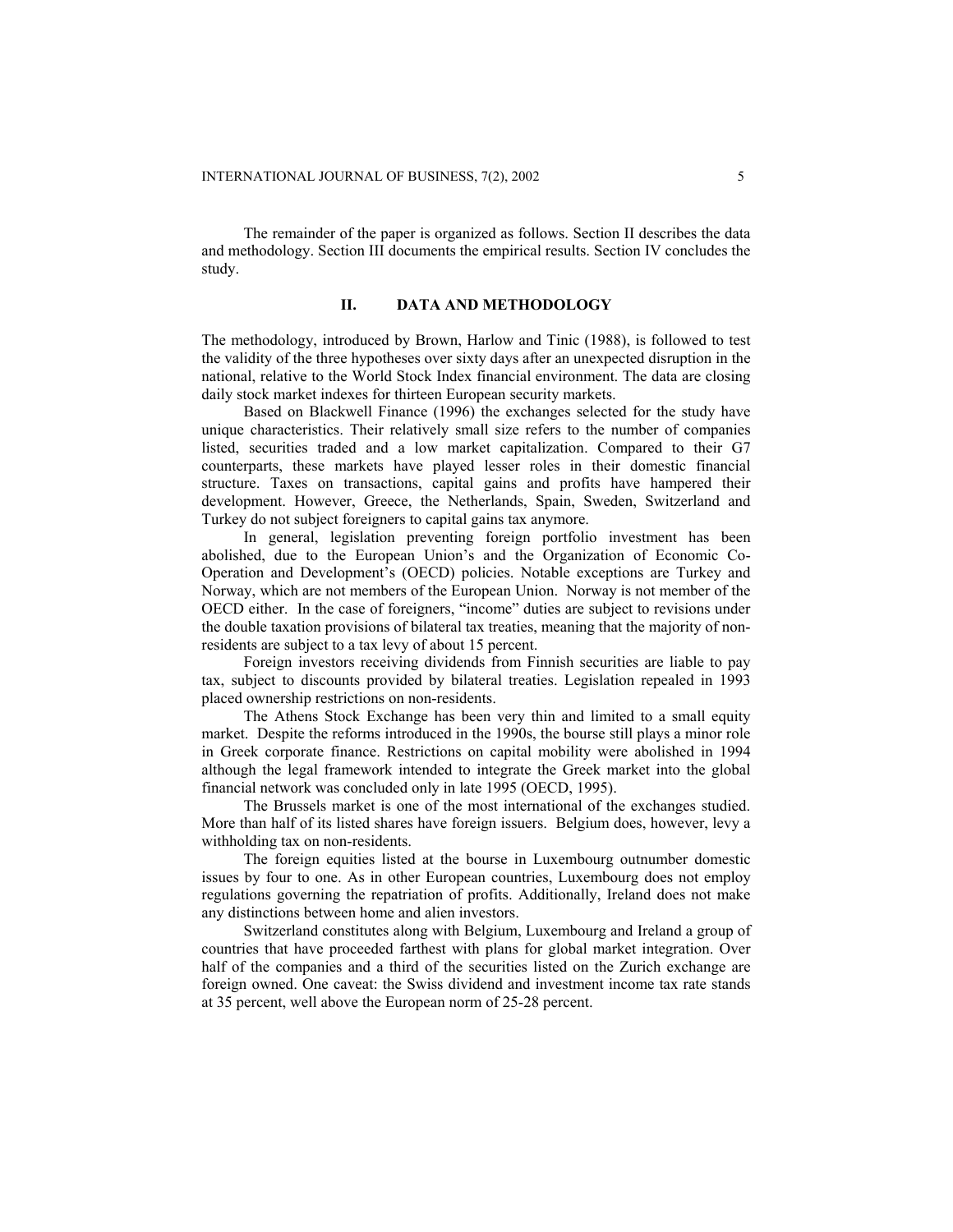Portugal is one of the countries falling behind its European neighbors. Lisbon levies taxes on a number of items associated with foreign portfolio investment, including duties on transactions, investment income and capital gains. Furthermore, a system of government regulations hampers foreign direct and portfolio investment originating outside the European Union. Spain imposes dividend and income taxes that are subject to alteration based on bilateral tax agreements.

Sweden is noted for offering a higher tax rate (30 percent) on dividends than the customary levy of other European countries. The final taxation level is subject to bilateral agreements between Sweden and the country of residence of the foreign investor.

To summarize, the majority of the bourses are open to foreign investment, despite their unflattering liquidity and size. The question remains whether this transparency is sufficient to produce efficient markets.

The calendar period and the total number of daily observations recorded for each country is presented in Table 2. Morgan Stanley Capital International Perspective, Geneva (MSCIP), compiled the indexes. These stock market indexes are converted into daily rates of return. The indexes calculated by MSCIP do not double-count those stocks that are multiple-listed on other bourses. Hence, any correlation in market behavior cannot be attributed to multiple listings (Shachmurove, 1996). The MSCIP data was obtained through Datastream.

| Country     | Time Frame <sup>®</sup>                                     | <b>Total Observations</b> |
|-------------|-------------------------------------------------------------|---------------------------|
| Belgium     | $01/01/73 - 02/12/96$                                       | 5,578                     |
| Denmark     | $01/01/73 - 02/12/96$                                       | 5,573                     |
| Finland     | $03/25/88 - 02/12/96$                                       | 3,759                     |
| Greece      | $01/04/88 - 02/12/96$                                       | 3,762                     |
| Ireland     | $01/01/73 - 02/12/96$                                       | 5,602                     |
| Luxembourg  | $01/04/88 - 02/12/96$                                       | 3,730                     |
| Netherlands | $01/01/73 - 02/12/96$                                       | 5,576                     |
| Norway      | $01/02/80 - 02/12/96$                                       | 3,754                     |
| Portugal    | $01/02/90 - 02/12/96$                                       | 3,763                     |
| Spain       | $03/02/87 - 02/12/96$                                       | 5,318                     |
| Sweden      | $01/04/92 - 02/12/96$                                       | 3,778                     |
| Switzerland | $01/01/73 - 02/12/96$                                       | 5,579                     |
| Turkey      | $01/04/88 - 02/12/96$                                       | 3,754                     |
|             | All data begin at the earliest date recorded by Datastream. |                           |

**Table 2**  Time period and total observations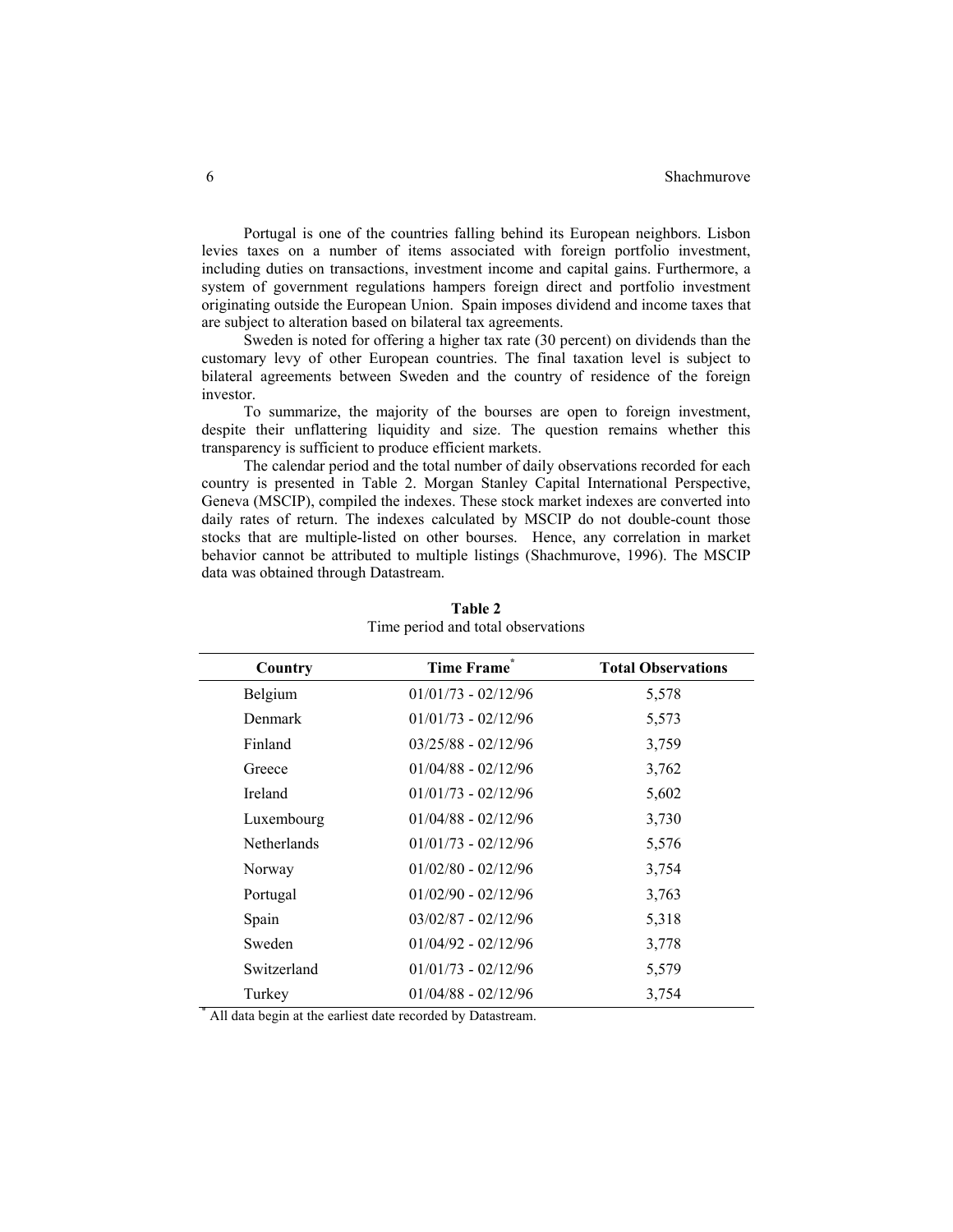The methodology employed to assess the empirical evidence in support of either one of the three hypotheses is similar to the procedure introduced by Brown, Harlow and Tinic (1988). The focus is on the measures of post-event volatility and the cumulative abnormal returns.

The World Stock Index is employed as the benchmark to generate the positive and negative excess returns for the thirteen small European markets. The rate of return of each market is regressed on the world rate of return, with the residual identified as an "event" if it is found to be greater than or equal to 2.5 percent in deviation. The exception is Turkey, in which case the adopted deviation percentage is ten percent, since lower percentages generated too many event days. Hence, *t* is by definition an event if,

$$
\left| R_{ii} - \overline{R_i} \right| \ge 0.025 \tag{1}
$$

the return ( $\dot{R}_{it}$ ) of stock price index *i* ( $i = 1, ..., 13$ ) on day *t* is 2.5 percent larger than the mean return for the particular index  $(R_i)$  over the sample time frame. As such, the event day is considered Day 0 and the relevant observations are obtained by examining subsequent Day 1 through Day 60. The variances are computed as follows:

$$
Var = \frac{1}{N_j} \sum_{t=1}^{N_j} \left( R_{it} - \overline{R_{ij}} \right)^2 \tag{2}
$$

where  $N_i$  denotes the number of post-event days and  $\overline{R}_{ij}$  represents the average return over  $N_i$  days, while  $j = 1,2,3$  stand for bad, good and non-events, respectively. The differences between the daily return and  $(\overline{R_i})$  and the average return  $(\overline{R_i})$  are squared, added together and divided by the number of post-event days  $(N<sub>j</sub>)$ . Two F-statistics are then calculated to ascertain a significant difference between positive or negative events and non-event returns (see Table 3).

Daily post-event abnormal returns for the two sets of events are computed and averaged cross-sectionally over the 60-day period following favorable and unfavorable observations. These 60-Day returns are then added to obtain the cumulative abnormal returns (CARs) for each type of news. Formally, this implies that the abnormal return for index *i* on day  $t$  ( $t = +1, ..., +60$ ) following the unexpected event *d*, *ARitd*, is calculated as by subtracting the mean return of index  $i$  ( $\dot{R}$ ) from the daily return on the same index:

$$
AR_{itd} = R_{itd} - \overline{R_{i3}}
$$
 (3)

where  $d = 1, ..., n$ , denotes the number of favorable or unfavorable events in index *i*. *Ritd* is the return of index *i* on day *t* for event *d*, and  $R_{i3}$  equals the mean return of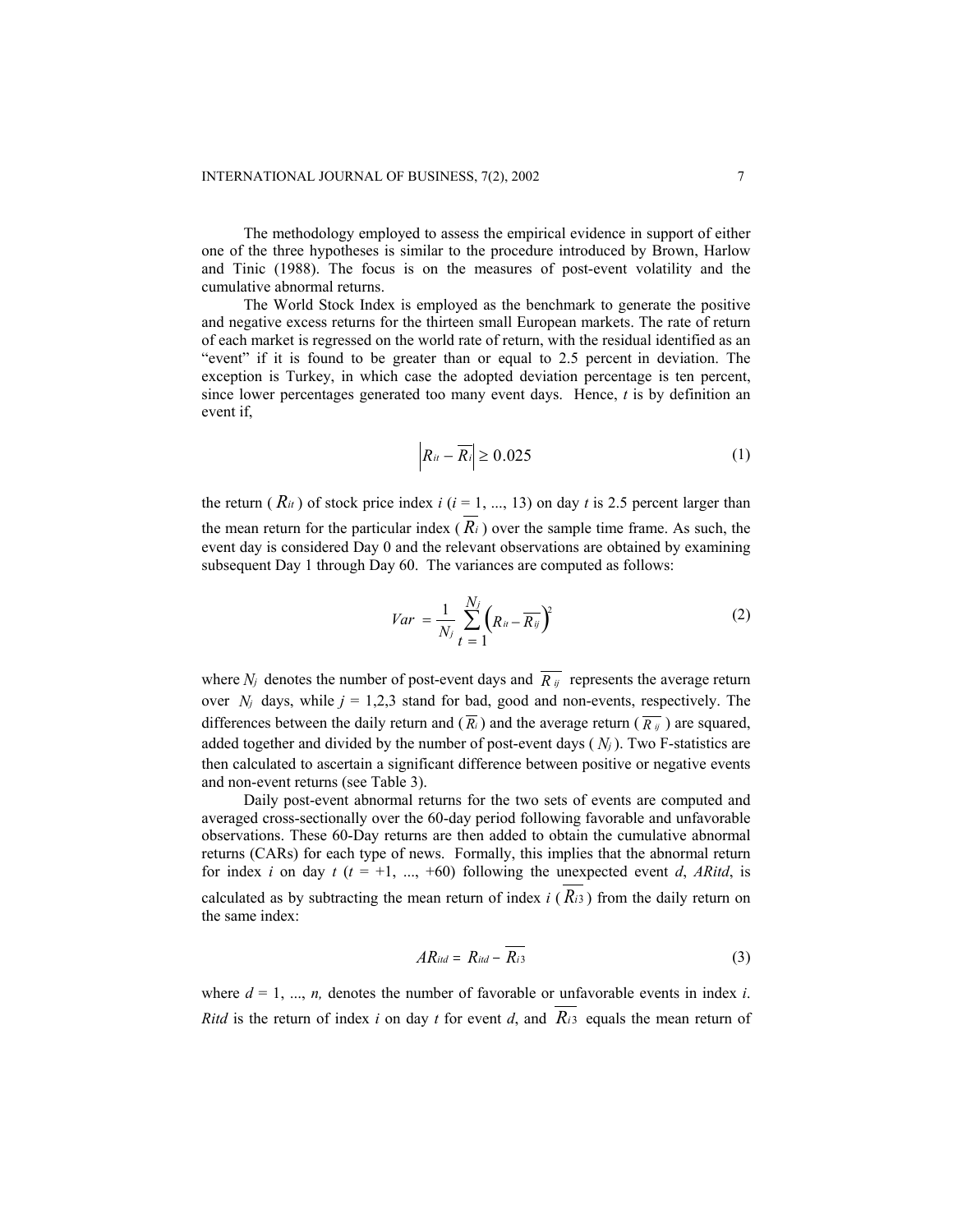index *i* for non-event days. The mean abnormal return ( $\overline{AR_{it}}$ ) on day *t* is obtained as follows:

$$
\overline{AR_{ii}} = \frac{1}{n} \left( \sum_{d=1}^{n} AR_{iid} \right), (t = +1, ..., +60).
$$
 (4)

The abnormal return for every event  $(R_{i}R_{i}$  ) is added together and divided by the number of such events (*n*).

The Cumulative Abnormal Return  $(CAR_{it})$  is calculated by adding the mean abnormal returns over  $t$  days ( $AR_{it}$ ), such that

$$
CAR_{it} = CAR_{i(t-1)} + \overline{AR_{it}}.
$$
 (5)

The statistical significance of the CARs are determined through the application of the test proposed by Ruback (1982), to account for the presence of auto-correlation. The mathematical expression is:

$$
t = \frac{CAR_{ipt}}{[Var(CAR_{ipt})]^{1/2}}
$$
 (6)

where the variance is computed by

$$
Var(CAR_{ipt}) = d \cdot Var(AR_{ind}) + 2 \cdot (d-1) \cdot Cov(AR_{ipt}, AR_{ip(t+1)}).
$$
 (7)

## **III. EMPIRICAL RESULTS**

The current section summarizes the statistical results and is divided into three parts. The first segment is devoted to the comparison between post-event and non-event variances, as documented in Table 3. The following section scrutinizes the cumulative abnormal returns and analyzes each stock market's adherence to the Uncertain Information Hypothesis. This discussion is aided by Table 4. Graphical presentations of Table 4 are available from the author upon a request. The final part addresses the implications of the statistics.

#### **A. Statistical Interpretation of the Variances**

The variances of the return volatilities following unexpected shocks represent an important test for the Uncertain Information Hypothesis. Ajayi and Mehdian (1995), find that unexpected announcements produce enhanced volatility statistics (Brown, Harlow and Tinic, 1988; Dissanaike, 1996; Fleming and Remolona, 1999). Furthermore, variance volatilities following unfavorable disclosures should be greater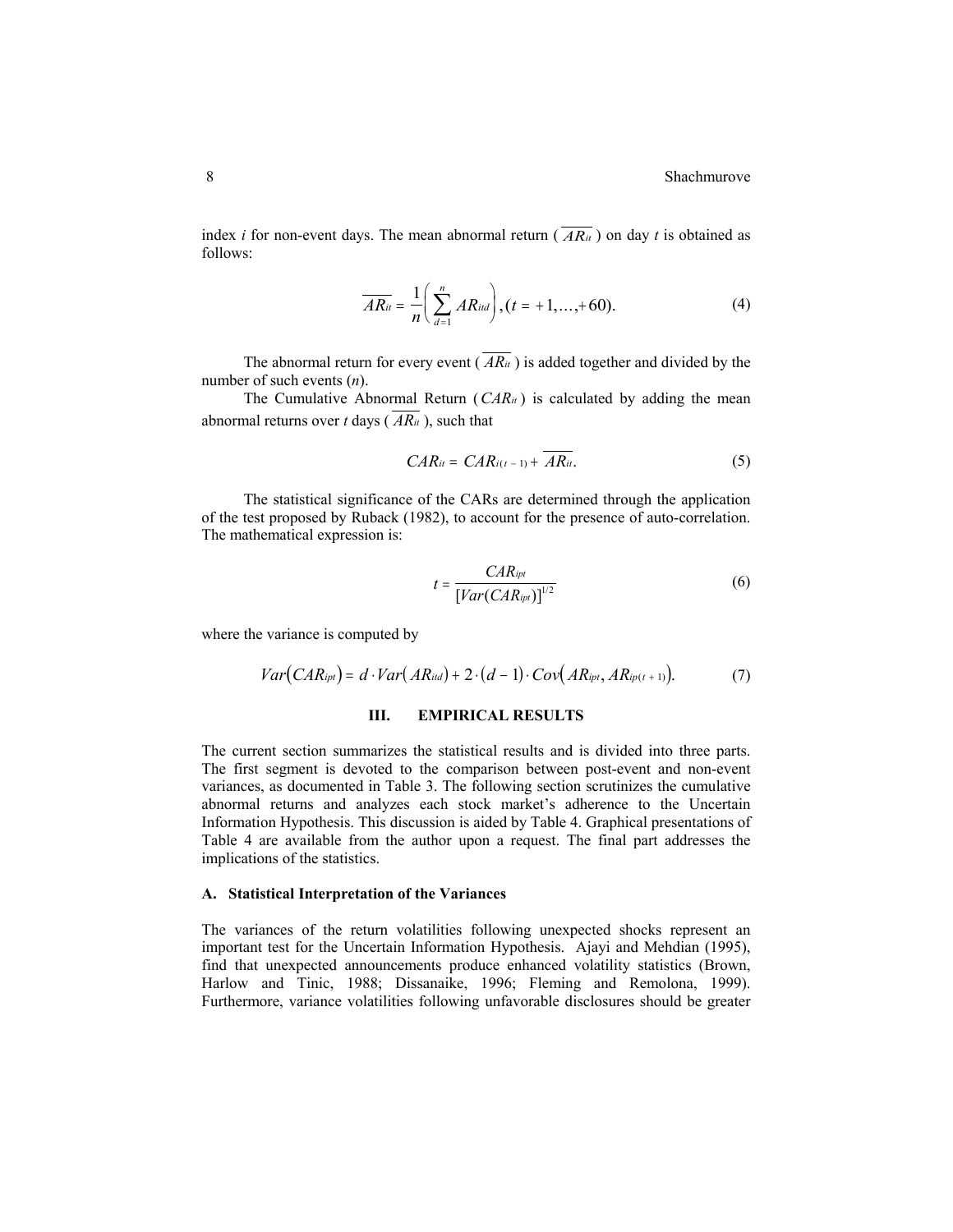than volatilities following positive news (Kaul and Nimalendran, 1990; Ketcher, 1994; Veronesi, 1999).

| Country     | Sample   | <b>OBS</b> | Variance    | F-Stats (a) | $F-Stats$ (b) |
|-------------|----------|------------|-------------|-------------|---------------|
| Belgium     | No Event | 4638       | 0.000044207 |             |               |
|             | Positive | 540        | 0.000058733 | $1.33*$     |               |
|             |          |            |             |             | $1.72*$       |
|             | Negative | 600        | 0.000101035 | $2.29*$     |               |
| Denmark     | No Event | 4133       | 0.000083067 |             |               |
|             | Positive | 600        | 0.000089335 | 1.08        |               |
|             |          |            |             |             | 0.96          |
|             | Negative | 840        | 0.000085876 | 1.03        |               |
| Finland     | No Event | 2979       | 0.000062937 |             |               |
|             | Positive | 360        | 0.000211325 | $3.36*$     |               |
|             |          |            |             |             | 0.52          |
|             | Negative | 420        | 0.000109540 | $1.74*$     |               |
| Greece      | No Event | 3162       | 0.000310862 |             |               |
|             | Positive | 300        | 0.000466015 | $1.50*$     |               |
|             |          |            |             |             | 0.74          |
|             | Negative | 300        | 0.000345416 | 1.11        |               |
| Ireland     | No Event | 4057       | 0.000088198 |             |               |
|             | Positive | 720        | 0.000090355 | 1.02        |               |
|             |          |            |             |             | $1.64*$       |
|             | Negative | 840        | 0.000148342 | 1.68*       |               |
| Luxembourg  | No Event | 2980       | 0.000138429 |             |               |
|             | Positive | 360        | 0.000151672 | 1.10        |               |
|             |          |            |             |             | 0.89          |
|             | Negative | 420        | 0.000135663 | 0.98        |               |
| Netherlands | No Event | 4316       | 0.000067166 |             |               |
|             | Positive | 540        | 0.000179723 | 2.68*       |               |
|             |          |            |             |             | 0.33          |
|             | Negative | 720        | 0.000060109 | 0.89        |               |
| Norway      | No Event | 2134       | 0.000204649 |             |               |
|             | Positive | 780        | 0.000174278 | 0.85        |               |
|             |          |            |             |             | $3.91*$       |
|             | Negative | 840        | 0.000681872 | $3.33*$     |               |

**Table 3**  Tabular interpretation of post-event return volatilities

 $\overline{\phantom{0}}$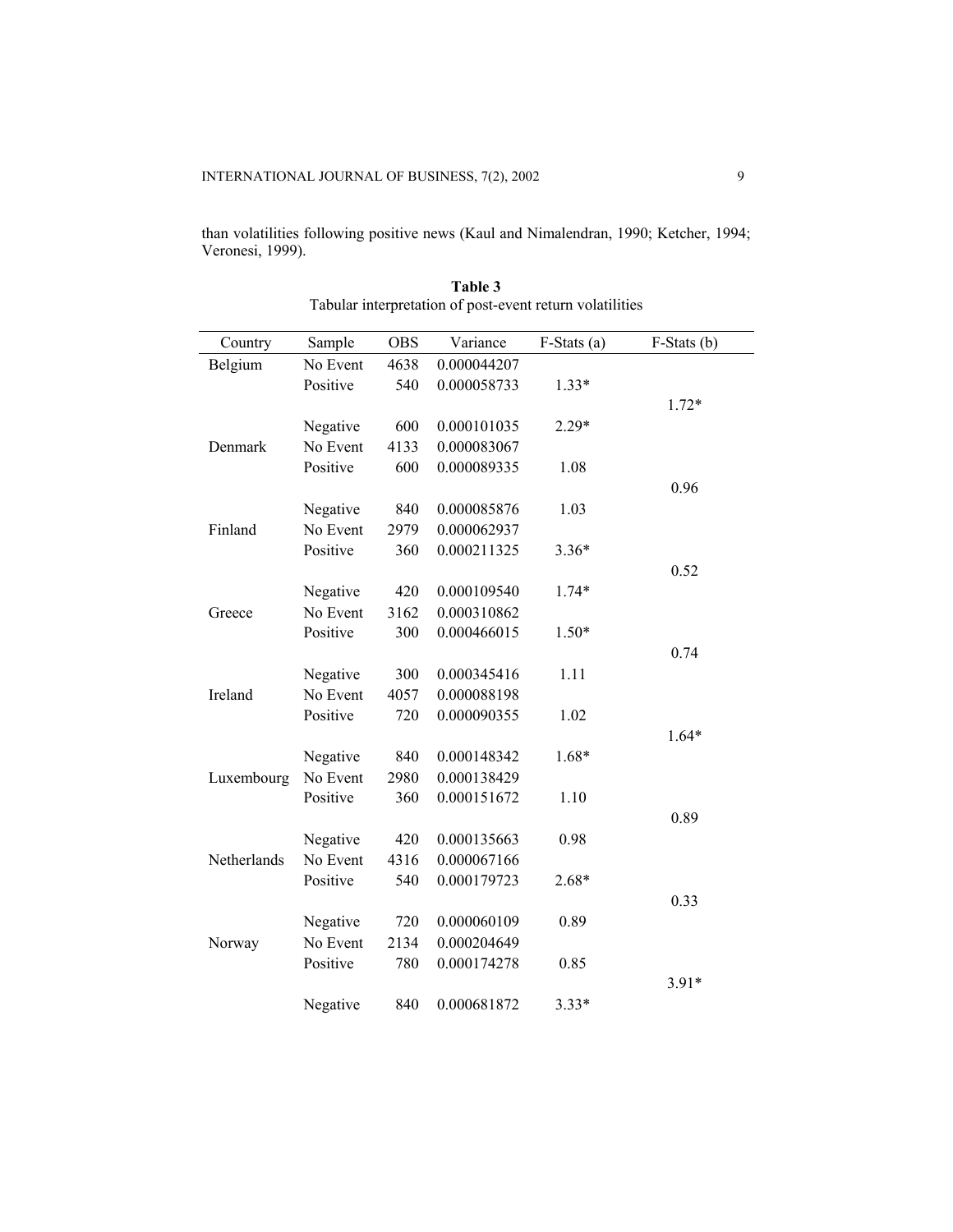| Portugal    | No Event | 3223 | 0.000171202                                                                  |         |         |
|-------------|----------|------|------------------------------------------------------------------------------|---------|---------|
|             | Positive | 240  | 0.000119406                                                                  | 0.70    |         |
|             |          |      |                                                                              |         | 1.13    |
|             | Negative | 300  | 0.000134902                                                                  | 0.79    |         |
| Spain       | No Event | 3713 | 0.000075819                                                                  |         |         |
|             | Positive | 780  | 0.000081812                                                                  | 1.08    |         |
|             |          |      |                                                                              |         | $1.83*$ |
|             | Negative | 840  | 0.000149678                                                                  | $1.97*$ |         |
| Sweden      | No Event | 2713 | 0.000101741                                                                  |         |         |
|             | Positive | 540  | 0.000241021                                                                  |         |         |
|             |          |      |                                                                              |         | 2.37    |
|             | Negative | 540  | 0.000083385                                                                  |         |         |
| Switzerland | No Event | 4499 | 0.000061543                                                                  |         | 0.82    |
|             | Positive | 540  | 0.000055552                                                                  | 0.90    |         |
|             |          |      |                                                                              |         | 0.79    |
|             | Negative | 540  | 0.000043959                                                                  | 0.71    |         |
| Turkey      | No Event | 2734 | 0.001242100                                                                  |         |         |
|             | Positive | 420  | 0.000633661                                                                  | 0.51    |         |
|             |          |      |                                                                              |         | $2.10*$ |
|             | Negative | 600  | 0.001331800                                                                  | 1.07    |         |
|             |          |      | <sup>a</sup> F-statistic for equality of post-event and non-event variances. |         |         |

**Table 3 (continued)**  Tabular interpretation of post-event return volatilities

 $b$  F-statistic for equality of post negative and positive event variances.

Significant at the 5% level or better.

The summary depicted in Table 3 exhibits weak statistical support for the Uncertain Information Hypothesis. For example, there are only nine significant cases of post-event variances out of a possible 26 (F-statistic (a), column five). Denmark, Luxembourg, Portugal, Switzerland and Turkey record no notable differences in any variances. Greece, the Netherlands and Sweden exhibit a significant spread only in the post-favorable case.

Belgium and Finland yield significant variability following both good and bad observations. The remaining countries, Ireland Norway and Spain, yield significant statistics only after unexpectedly unfavorable news.

The F-statistics (a) show that there is considerable adherence to the EMH and weak support for the UIH and OH. Only Belgium and Finland yield significant statistics following both negative and positive disturbances. Sixty days is evidently enough time for investors to digest the news and adjust their portfolios accordingly. The final answer to the question of efficiency depends on the results of the next column.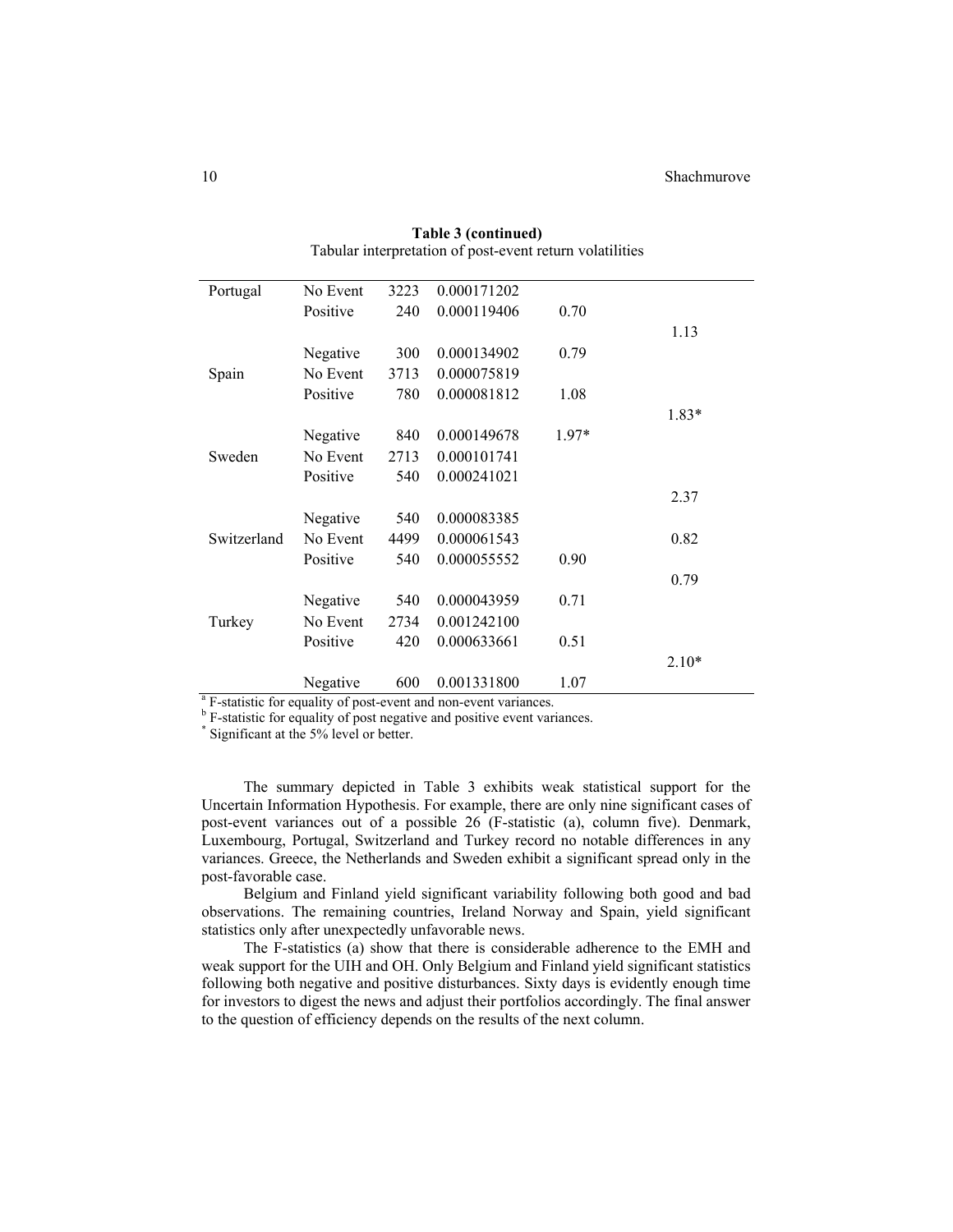Column six shows that contrary to the Uncertain Information Hypothesis, most entries exemplify greater variances following favorable, rather than unfavorable news. Yet the UIH is supported by the Belgium, Ireland, Norway, Spain and Turkey indexes. Although the Istanbul bourse is apparently among the supporters of the Uncertain Information Hypothesis, it does not yield a notable difference between post-negative and non-event variances (see column five). However, it is still efficient because the returns are not more volatile after a fluctuation in the market index.

In summation, greater return variances than normal may in fact herald a rational response to uncertain announcements. Specifically, return variances should be larger following negative rather than positive reports. Belgium, Ireland, Norway and Spain follow this rule and they therefore sustain the Uncertain Information Hypothesis. However, Finland, Greece, the Netherlands and Sweden deviate from the aforementioned rule and display characteristics similar to the Overreaction Hypothesis.

The arrival of unexpected information does not always translate into increased volatilities on the European markets. Denmark, Luxembourg, Portugal and Switzerland yield no significant variance statistics. This suggests the presence of the Efficient Market Hypothesis.

# **B. Statistical Interpretation of the Cumulative Abnormal Returns**

The cumulative abnormal return (CAR) data are more forthright than the variance volatility statistics, since they constitute the main test of market efficiency.

Table 4 depicts the results of the positive and negative events. There is some evidence supporting the Uncertain Information Hypothesis in the favorable scenario. Six of the thirteen markets record increasing or non-negative returns following positive news. Luxembourg, the Netherlands, Norway and Turkey, however, yield negative returns, implying that investors initially overreact to the favorable news and set stock prices too high. This observation is consistent with the Overreaction Hypothesis.

The remaining countries yield inconclusive results. For example, in the first six days following the disclosure of the favorable event, the Finnish index declines precipitously. Yet, from this point onward, the Helsinki bourse experiences a period of increasing returns, identical to the Uncertain Information Hypothesis. These returns eventually became positive around Day 40. Greece and Sweden exhibit the unpredictability associated with strict efficiency.

For the 60 days following an unfavorable disclosure, only six indexes (Denmark, the Netherlands, Norway, Spain, Sweden and Switzerland) increase. The Netherlands and Norway, however, must be classified as supporting the Overreaction Hypothesis, based on their CAR figures following bad shocks. The Turkish market declines, implying adherence to neither one of the three theories and hence inefficiency. The remaining bourses exemplify inconsistency in regards to both the Uncertain Information and Overreaction Hypotheses.

The stock indexes of Denmark, Spain and Switzerland are supportive of the UIH in both the post-favorable and unfavorable cases. The Netherlands and Norway are just as unwavering in their support for the OH. Greece, Luxembourg and Portugal are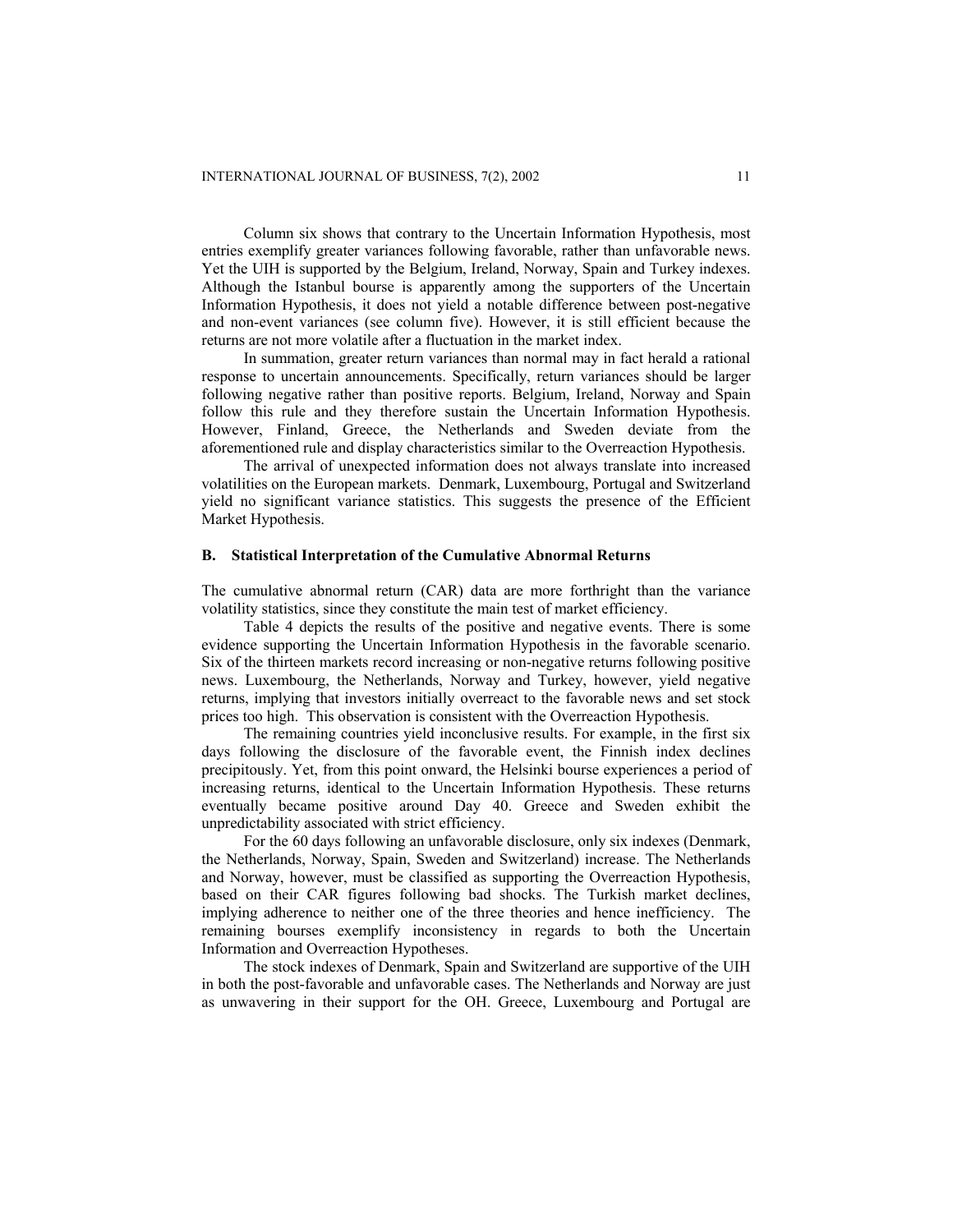experiencing post-negative returns that cannot be classified under either hypothesis: they are continuously declining after a certain point.

| Country            | <b>Positive CARs</b> | <b>Negative CARs<sup>*</sup></b> |
|--------------------|----------------------|----------------------------------|
| Belgium            | UIH                  | Mixed                            |
| Denmark            | UIH                  | OH/UIH                           |
| Finland            | Mixed                | Mixed                            |
| Greece             | Mixed                | Mixed                            |
| <b>Ireland</b>     | UIH                  | Mixed                            |
| Luxembourg         | OН                   | Mixed                            |
| <b>Netherlands</b> | OН                   | OH/UIH                           |
| Norway             | OН                   | OH/UIH                           |
| Portugal           | UIH                  | Mixed                            |
| Spain              | UIH                  | OH/UIH                           |
| Sweden             | Mixed                | OH/UIH                           |
| Switzerland        | UIH                  | OH/UIH                           |
| Turkey             | OН                   | Mixed                            |

**Table 4**  Summary of the CAR results and their correlation to the adjustment hypotheses

\* Recall that the overreaction and uncertain information hypothesis have the same characteristics following unfavorable events.

The Belgian, Finnish and Irish post-unfavorable returns, as well as the Finish post-favorable statistics, manifest a pattern of reversal, unfamiliar to either the UIH or OH, yet reminiscent of efficiency. Furthermore, the Greek and Swedish positive abnormal returns are fluctuating randomly.

# **C. Summation and Implication of the Results**

The propensity for positive post-event variances to be more volatile than the variances following negative events, contrary to the Uncertain Information Hypothesis, may be related to the nature of the exchanges surveyed. Namely, these European markets are small in regards to the number of securities listed, investors and market capitalization. Usually, such exchanges are dominated by a small number of professionals who respond to long- rather than short-run market fluctuations (Loughran and Ritter, 1996).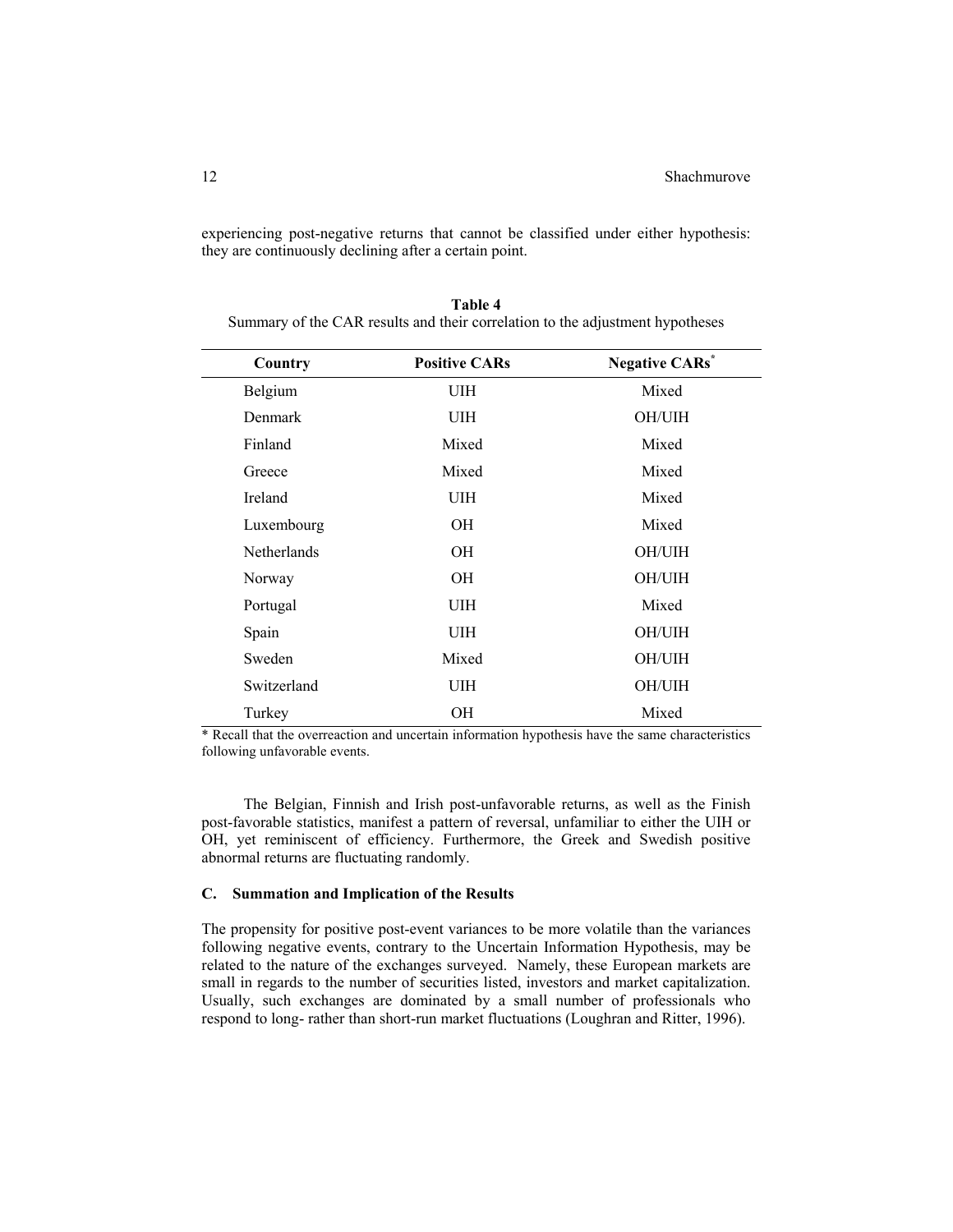However, if the favorable news generates a conspicuous increase in the rate of return, it may attract new deposits to the market. This is true for all the bourses polled except those of Belgium, Ireland, Spain and Turkey.

The Overreaction Hypothesis is most consistently supported by the Oslo and Amsterdam exchanges. The aforementioned bourses record the abnormal return patterns predicted by the OH, following both negative and positive shocks. Moreover, the variance volatilities of the two markets are significant only in the post-favorable case, implying a lack of compliance with the Uncertain Information Hypothesis.

Although the capital gains tax (28 percent) and the average withholding tax (15 percent) in Norway reflect the European mean, foreigners have faced barriers to investing before 1995. Primarily, alien ownership, depending on the sector, was limited to between 33.3 and 40 percent of each firm (Blackwell Finance, 1996).

However, the same explanation does not apply to the Netherlands, which has one of the oldest and most active bourses in the world. Half of the listed securities are foreign. Furthermore, non-residents are not subject to either capital gains taxes or restrictions on the repatriation of profits.

The explanation for the presence of market inefficiencies rests with a distinction shared by both the Dutch and Norwegian exchanges. Primarily, a large percentage of the securities listed on the two markets are energy stocks: 43 percent of the Amsterdam and 41 percent of the Oslo market capitalization is owned by such equities (Shachmurove, 1996).

Turkish abnormal returns decline following positive shocks, in accordance with the Overreaction Hypothesis, as well. The Istanbul market is inefficient because it is generally more illiquid and restrictive than its continental counterparts, over the sample period. One hundred ninety one companies are traded on the national market and the market capitalization figure stood at a mere US\$ 20 billion at the end of 1995 (Blackwell Finance, 1996).

Although there are no restrictions on foreign portfolio investment and capital or profit repatriation, a non-resident is faced with a phalanx of taxes. Ankara imposes specific transaction duties, usually directed at the volume of trade. Another impediment to the Istanbul market's integration into the global financial economy is a 44 percent corporation tax levied on the sale of securities and dividends owed to foreign financial intermediaries.

Whereas the European markets do not consistently exhibit increased variances following an announcement, there is ample support for the Uncertain Information Hypothesis. For example, the CAR statistics (Table 4) for Denmark, Spain and Switzerland support the UIH over the given interval. The first two countries have variance volatility levels reminiscent of the UIH's predictions. Belgium, Ireland and Portugal yield both return and variance statistics that lend further support to this altered efficiency model.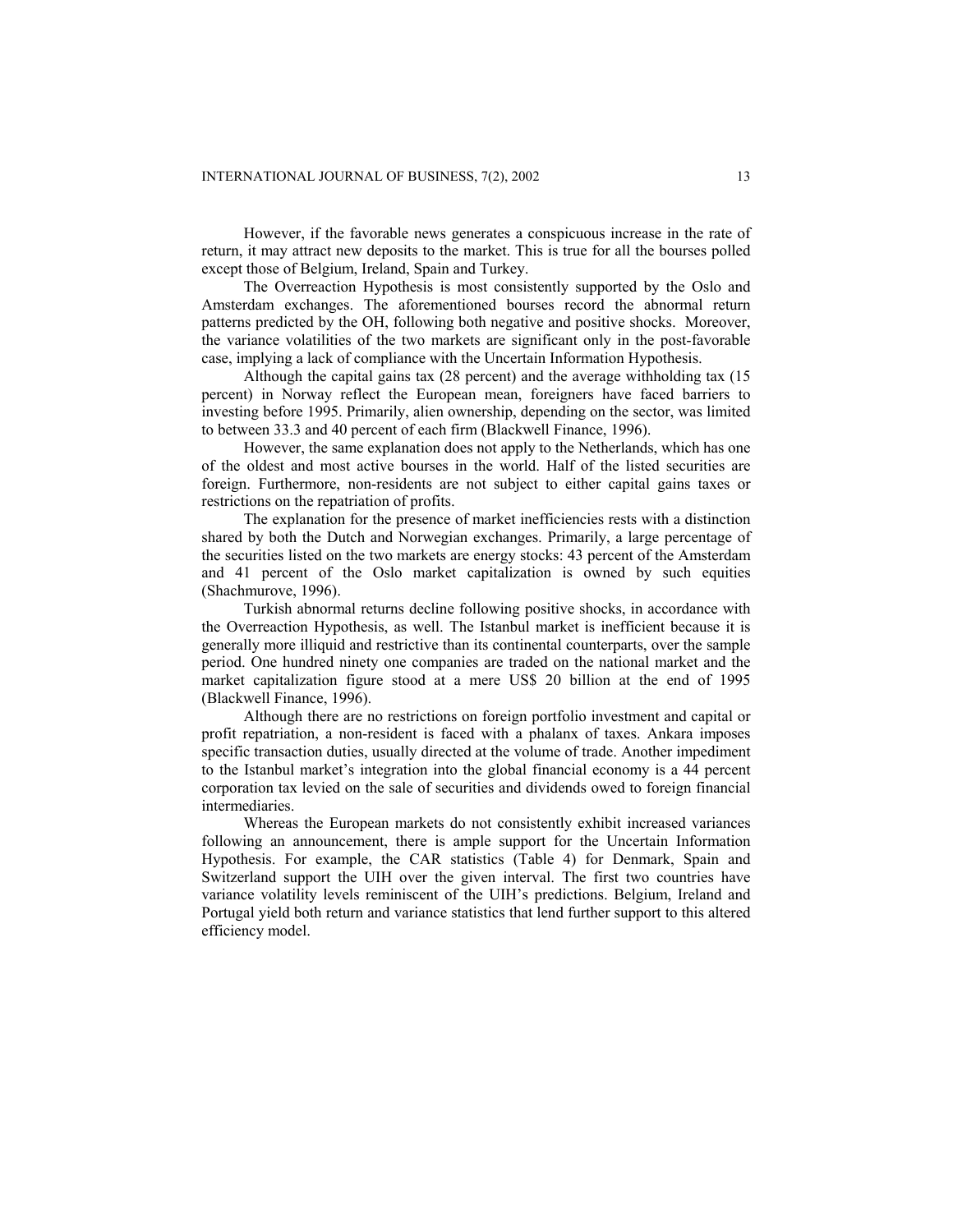## **IV. CONCLUSION**

Economists assume that individuals behave rationally. Consequently, investors set stock prices to reflect all available information. However, the existence of efficiency in global security exchanges has been questioned. The critics point to the fact that the arrival of unexpected announcements leads investors to deviate from the efficiency paradigm.

Market disturbances prompt the financial agents to undervalue securities following negative news and overvalue stocks after positive announcements. The Overreaction Hypothesis rejects the tenets of the Efficient Market Hypothesis. Smaller markets should be more susceptible to this sort of irrational behavior. However, with the exception of the Netherlands, Norway, and Turkey, evidence is lacking to support such a claim. Yet all three anomalies can be attributed to institutional factors.

An altered version of the EMH has been championed as offering an accurate explanation of financial markets. The Uncertain Information Hypothesis states that when faced with the arrival of unexpected information, foreshadowing increased insecurity and risk; investors protect their investment positions by initially undervaluing equity prices. In the following periods, the market experiences increasing or nonnegative returns. This price adjustment should be accompanied by increased return variances**.** 

This paper shows that the European investors operating in the small continental stock exchanges generally react to uncertain information in an efficient and rational manner. These agents initially set stock prices below their market value. Despite the prevalence of institutional inefficiency, the markets subsequently experience increased or non-negative returns.

Moreover, the random patterns predicted by the Efficient Market Hypothesis are evident as well. Therefore, by adhering to the tenets of the Uncertain Information Hypothesis and the random course typical of the Efficient Market Hypothesis, the majority of the surveyed stock exchanges are efficient.

# **ACKNOWLEDGMENTS**

I would like to thank my colleagues Richard Ajayi, Albert Ando, Peter Chow, Francis Diebold, Bill Ethier, Stanley Friedlander, Malcolm Galatin, Bill Greenwald, Alan Heston, Mitchell Kellman, Lawrence Klein, Ahmet Kocagil, Roberto Mariano, Seyed Mehdian, Suleyman Ozmucur, Emanual Shachmurove, and seminar participates of the Penn. International Economics Brown Bag Lunch for useful discussions and advice. I would like to thank the excellent research assistance by Luca Mangini, Timothy Kojo Minta, Zhi Li, Paul Staples, and Yana Stunis. A partial financial support from the Schweger Fund of The City College of The City University of New York and the hospitality of the Center for Analytic Research in Economics and the Social Sciences of the University of Pennsylvania are gratefully appreciated.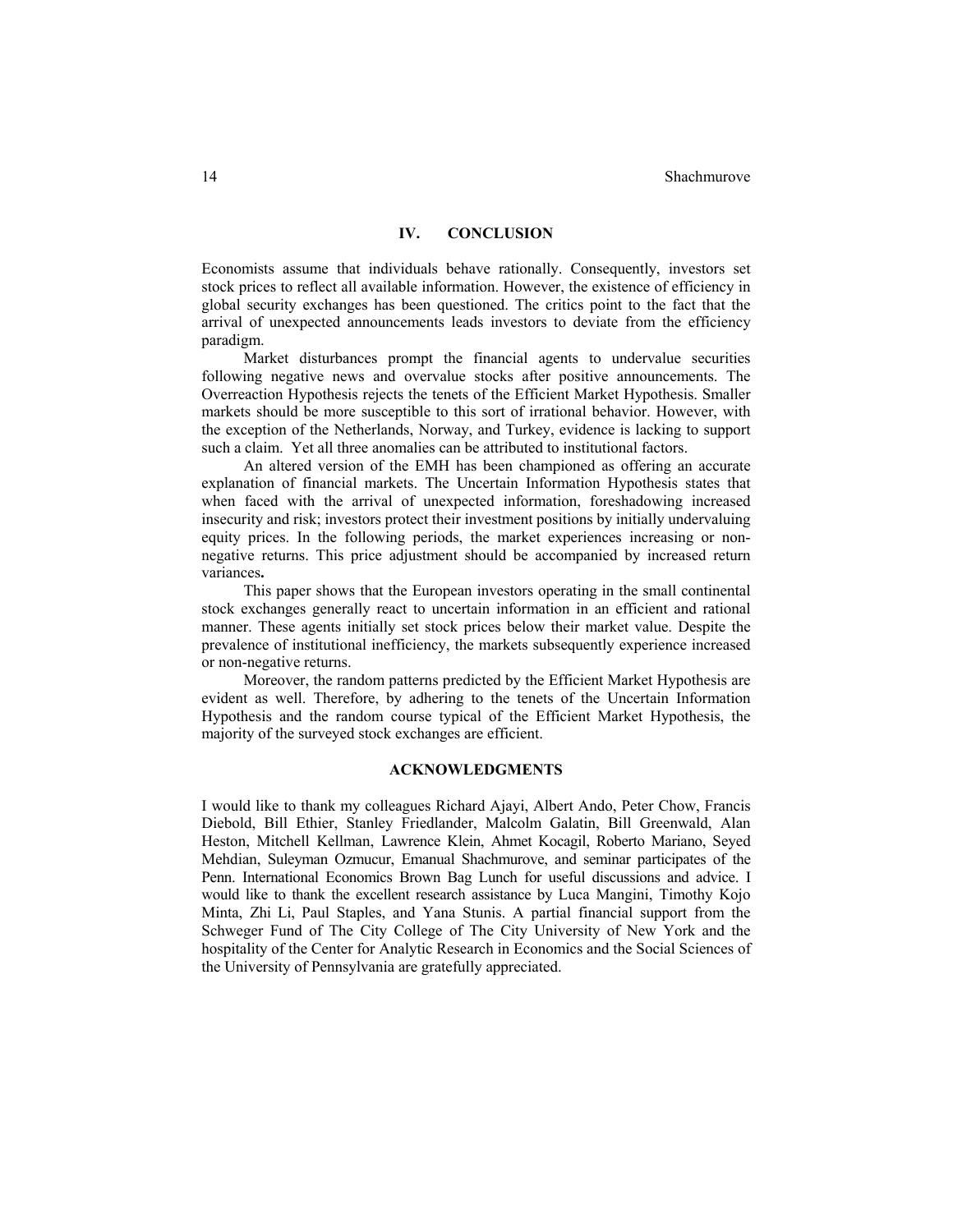#### **REFERENCES**

- Ajayi, R. A. and S. Mehdian. 1995. "Global Reaction of Security Prices to Major US-Induced Surprises: An Empirical Investigation," *Journal of Applied Financial Economy*, 5, pp. 203-218.
- *Blackwell Finance Handbook of World Stock and Commodity Exchanges*. 1996. Oxford: Blackwell Finance.
- Brown, K. C. and W. V. Harlow. 1988. "Market Overreaction: Magnitude and Intensity," *Journal of Portfolio Management*, 14:2, Winter, pp. 6-13.
- Brown, K. C.; W. V. Harlow, and S. M. Tinic. 1988. "Risk Aversion, Uncertain Information, and Market Efficiency," *Journal of Financial Economics*, 22, pp. 355- 85.
- Brown, K. C.; W. V. Harlow, and S. M. Tinic. 1993. "The Risk and Required Return of Common Stock Following Major Price Innovations," *Journal Financial and Quantitative Analysis*, 28:1, pp. 101-16.
- Conrad, J. and G. Kaul. 1993. "Long-Term Market Overreaction or Biases in Computed Returns?" *Journal of Finance*, 48:1, March, pp. 39-63.
- DeBondt, W. F. and R. H. Thaler. 1985. "Does the Stock Market Overreact," *Journal of Finance*, 40, pp. 793-805.
- DeBondt, W. F. and R. H. Thaler. 1987. "Further Evidence on Investor Overreaction and Stock Market Seasonality," *Journal of Finance*, 42, pp. 557-581.
- DeBondt, W. F. and R. H. Thaler. 1990. "Do Security Analysts Overreact," *American Economic Review***,** 80, pp. 52-57.
- Dissanaike, G. 1996. "Are Stock Price Reversals Really Asymmetric? A Note," *Journal of Banking and Finance*, 20:1, January, pp. 189-201.
- Fleming, M. J. and E. M. Remolona. 1999. "What Moves Bond Prices?" *Journal of Portfolio Management*, 25:4, pp. 28-38.
- Gunaratne, P. S. M. and Y. Yonesawa. 1997. "Return Reversals in the Tokyo Stock Exchange: A Test of Stock Market Overreaction," *Japan World Economy*, 9:3, August, pp. 363-84.
- Hogholm, K. 2000. "Overreaktioner pa den finlandska aktiemarknaden. (Market Overreaction on the Finnish Stock Market. With English summary)," *Ekon. Samfundets Tidskr.*, 53:3, pp. 157-65.
- Howe, J. S. 1986. "Evidence on Stock Market Overreaction: Size and Seasonality Effects," *Finan. Analysts Journal,* 42, pp. 74-77.
- Kaul, G. and M. Nimalendran. 1990. "Price Reversals: Bid-Ask Errors or Market Overreaction?" *Journal of Financial Economics,* 28:1-2, November-December, pp. 67-93.
- Ketcher, D. N. and B. D. Jordan. 1994. "Short-Term Price Reversals Following Major Price Innovations: Additional Evidence on Market Overreaction," *Journal of Economics and Business*, 46:4, October, pp. 307-23.
- Kocagil, A. E. and Y. Shachmurove. 1998. "Return-Volume Dynamics in Futures Markets," *Journal of Futures Markets,* 18:4, June, pp. 399-426.
- Lo, A. W. and A. C. MacKinlay. 1990. "When Are Contrarian Profits Due to Stock Market Overreaction?" *Review of Financial Studies*, 3:2, pp. 175-205.